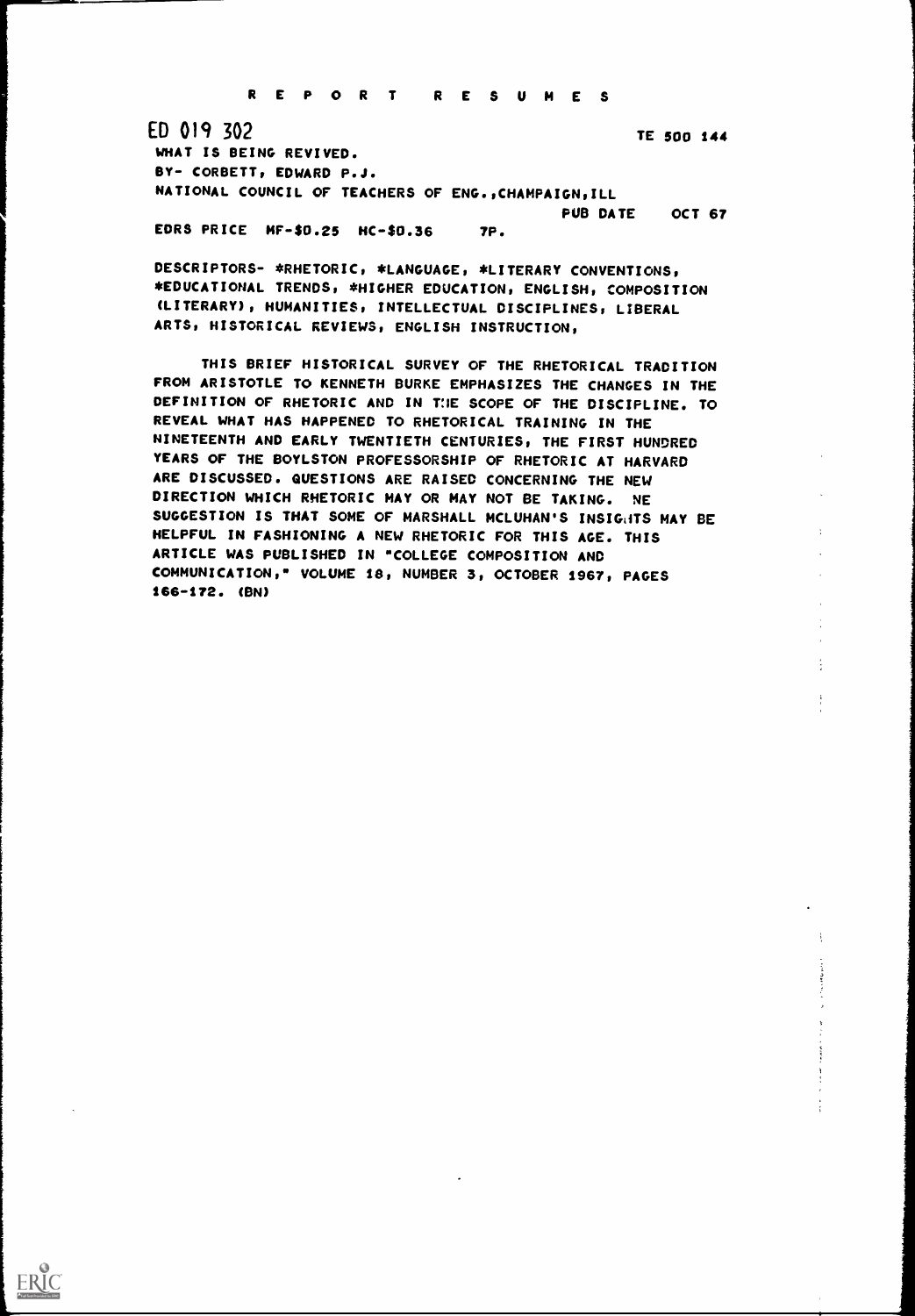## U.S. DEPARTMENT Ot HEALTH, EDUCATION & WELFARE OFFICE OF EDUCATION

 $\boldsymbol{\sigma}$ 

w

 $\mathbf{u}$ 

ERIC

COLLEGE COMPOSITION AND COMMUNICATION

Volume XVIII October 1967' No.3

What Is Being Revived?

## EDWARD P. J. CORBETT

BY THE TIME Wayne Booth delivered his talk "The Revival of Rhetoric"' at the Modern Language Association meeting in New York in 19C I, the term rhetoric had been popping up with increasing frequency in the titles of new college textbooks, in journal articles, and in panel sessions at regional and national conventions of English teachers. Teachers who had managed to bring themselves abreast of some of the other vogues that had seized the attention of the profession in the decade after World War II-interests like semantics, New Criticism, structural linguistics, transformational grammar-began to ask themselves just what this "rhetoric" was that allegedly was being revived. Even after rhetoric as a subject matter or as a discipline had disappeared from the classroom, the word rhetoric had lingered on, mainly in the pejorative sense of "sound and fury signifying nothing." But it became clear from recent discussions that rhetoric, at least as some people were conceiving of it, was a discipline with a long and honorable tradition. Maybe there was something here that might profitably be restored to the classroom, but what was this "rhetoric" that everyone was talking about? It is for such teachers, interested but understandably bewildered, that I should like to present a rapid survey of the rhetorical tradition, to show them what rhetoric once was, what it became, and what it might become.

The definitions of rhetoric that have been proposed from the time of Aristotle to the time of Kenreth Burke have

'Wayne C. Booth, "The Revival of Rhetoric," PMLA, LXXX (May, 1965), 8-12.

THE COPYRIGHT OWNER."

varied in their wording, as the philosophical underpinnings of rhetorical systems changed or as the emphasis on the various canons of rhetoric shifted. But throughout the succession of changes, rhetoric remained the art of communication, an art governing the interlocking relationships between the discourse, the speaker or writer, and the audience. And as such, rhetoric has fairly consistently been regarded as an art governing the choice of strategies that a speaker or writer must make in order to communicate most effectively with an audience. As P. Albert Duhamel put it in an article back in 1949, "All rhetoricians have had one object: the teaching of effective expression. That object can be considered as the 'least common denominator' of mental notes which undergo accretion and modification in accordance with an author's conception of what constitutes eloquence."2

The notion of rhetoric as a discipline guiding the choice of the effective means of communicating with an audience was certainly implicit in the definition advanced by Aristotle. For Aristotle, rhetoric was the art or faculty of "discovering the available means of persuasion in any given case." Aristotle's Rhetoric was the fountainhead of the system commonly called "classical rhetoric" $-a$  system of rhetoric that dealt primarily with persuasive oratory; that spoke about three kinds of persuasive discourse-the deliberative ( the rhetoric of the public assembly), the forensic ( the rhetoric of the courtroom), and the epideictic (the

2"The Function of Rhetoric as Effective Expressicn," Journal of the History of Ideas, X ( June, 1949), 344-45.

166

COPYRIGHT, 1967, BY THE NATIONAL COUNCIL OF TEACHERS OF ENGLISH

"PERMISSION TO REPRODUCE THIS at/RIGHTED MATERIAL HAS BEEN GRANTED BY National Council of TO ERIC AND ORGANIZATIONS OPERATING UNDER AGREEMENTS WITH THE U.S. OFFICE OF EDUCATION. FURTHER REPRODUCTION OUTSIDE THE ERIC SYSTEM REOUIRES PERMISSION OF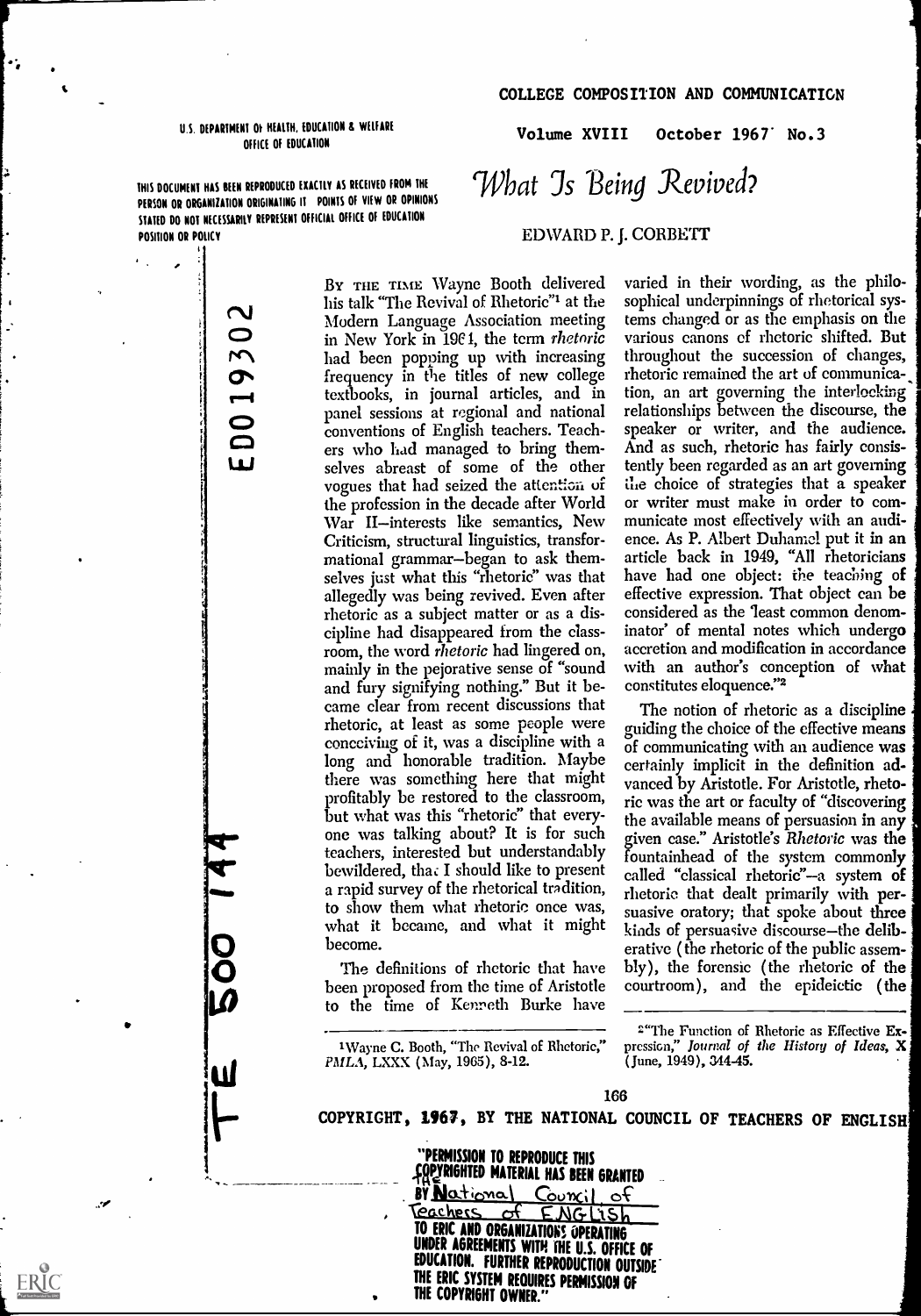rhetoric of ceremonial occasions); that treated of the five parts of rhetoric invention, arrangement, style, memory, and delivery; that spoke, in connection with invention, of the topics as a system for turning up arguments in a given case; that spoke of the three modes of appeal -the appeal to reason, the appeal to emotions, and the appeal of the speaker's character; that dealt with the two basic forms that the logical appeal took-the inductive example and the deductive enthymeme; that spoke, in connection with arrangement, of the parts of a discourse-the exordium or introduction, the *narratio* or the statement of the situation, the confirmation or proof of one's thesis, the refutation of an opponent's objections, and the epilogue or conclusion; that spoke, in connection with style, of such things as diction, rhythm, schemes, and tropes. It was an elaborate system, one which, in the hands of some schoolmen, got lost in its own labyrinth or became enamored of the sound of its own words. But at its best, it was a realistic, coherent, intellectually challenging system that engaged the attention of the best minds of each age during its long reign in the schools.

This system of rhetoric provided the warp upon which the most significant rhetorics for almost two thousand years were woven. But to say that the rhetorical system for two millennia was basically the same is not to say that it was rigidly monolithic. Professor Duhamel has cautioned us that to speak of  $\boldsymbol{a}$ "classical rhetoric" is "to compound a gratuitous tag." "There were," he says, "as many conceptions of rhetoric in the period usually called 'Classical' as there were philosophies, and the rhetoric can be understood only within the commensurable terms of the philosophy."3

As one follows the development of rhetoric through the Roman period, the

3Ibid., p. 356.

Middle Agcs, and the Renaissance, it is interesting to note how the changes in the rhetoricians' philosophical orientation produce changes in the kind of rhetoric that was taught in the schools. Thus, Cicero and Quintilian, the two towering figures of Roman rhetoric, are as much the heirs of Isocrates as they are of Aristotle. For one thing, they shift from Aristotle's basically theoretical approach to a more pragmatic, pedagogical approach. Moreover, reacting against the kind of sterile formalism that had developed in some of the sophistic schools, they insisted on the union of broad learning with skill in technique, so that in their hands rhetorical training became almost a liberalarts course. De-emphasizing Aristotle's view that rhetoric had no peculiar subject-matter but could be used to talk about any subject whatsoever, Cicero insisted that the aspiring orator must know a little about everything and a great deal about such subjects as law, politics, history, and philosophy. Quintilian shared this view with Cicero and added to it the notion that the rhetorician must be concerned as weli with the ethical formation of his students. Cicero and Quintilian broadened the scope of rhetoric with their insistence that the tripartite aim of the orator was to inform, to move, and to please his audience. Their doctrine about the "three styles"-the plain, the moderate, and the grand-was a natural consequence of their extension of the scope of rhetoric.

The humanistic bias that Cicero and Quintilian gave to rhetorical taining was never entirely lost during the Middle Ages, but the pre-eminent position of rhetoric in the curriculum was gradually usurped in the trivium by logic or dialectics. Under the aegis of such medieval rhetoricians as Martianus Capella, Isidore of Seville, Cassiodorus, St. Augustine, Boethius, and Alcuin, rhetoric extended its province to include such areas as letter-writing and the composi-

 $\mathbf{r}$ 

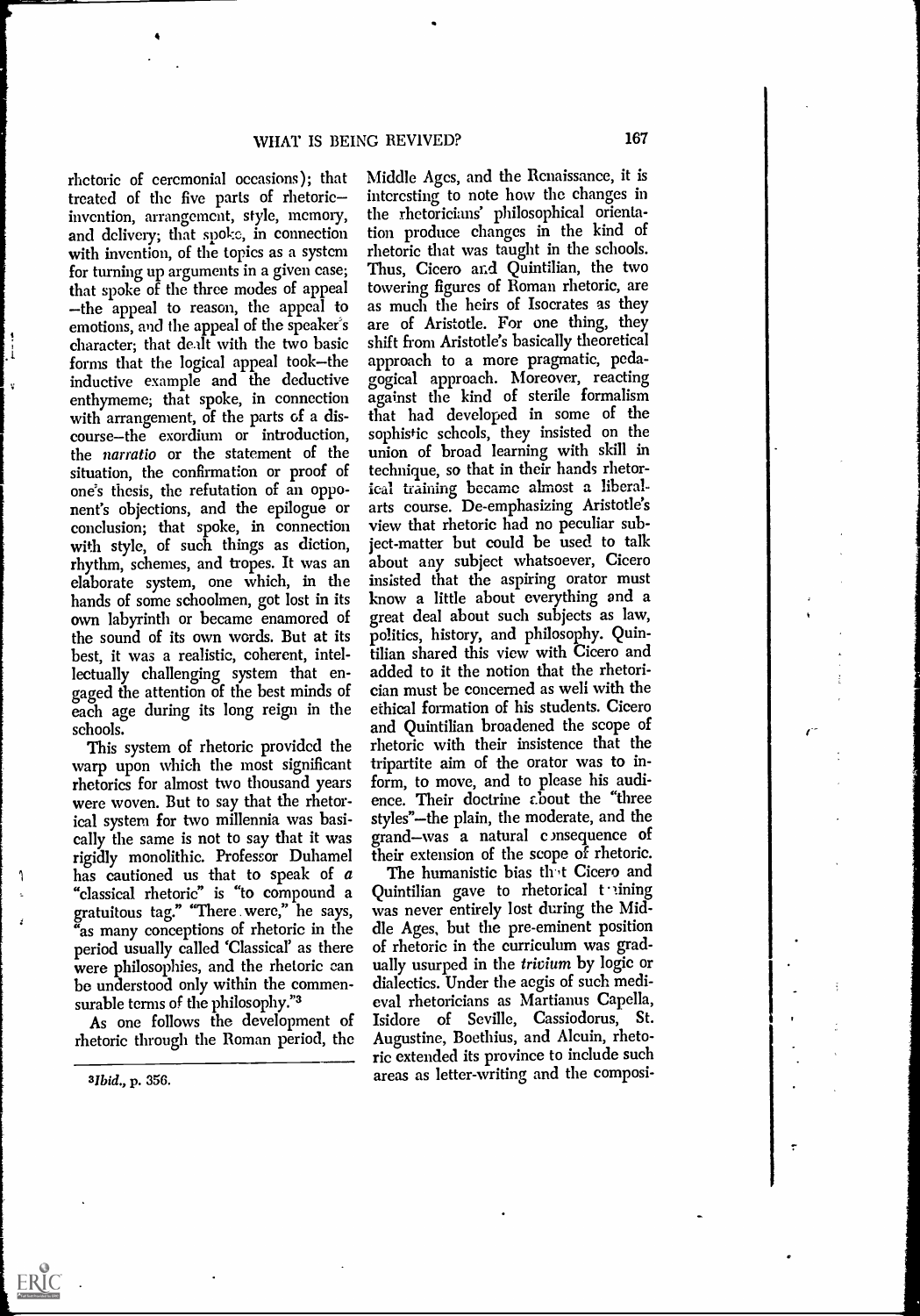## 168 COLLEGE COMPOSITION AND COMMUNICATION

tion of sermons, and it began to align manifested itself in three different forms itself more closely with poetics, when poetry came to be looked upon as a mode of argumentation to be treated in terms of style, organization, and the figures of speech. Richard McKeon has well summarized the remarkable extensions of rhetoric's purview during the Middle Ages:

In application, the art of rhetoric contributed during the period from the fourth to the fourteenth century not only to the methods of speaking and writing well, of composing letters and petitions, sermons and prayers, legal documents and briefs, poetry and pose, but to the canons of interpreting laws and Scripture, to the dialectical devices of discovery and proof, to the establishment of the scholastic method, which was to come into universal use in philosophy and theology, and finally, to the formulation of scientific inquiry, which was to separate philosophy from theology.4

The history of rhetoric during the English Renaissance has in recent years been so ably chronicled in our journals and in books by T. W. Baldwin, William C. Crane, Wilbur Samuel Howell, Sister Miriam Joseph, and Donald Lemen Clark that it is not as necessary to review, for English teachers, the details of that history as it was even as recently as twenty years ago. The broad outline of Wilbur Samuel Howell's definitive study Logic and Rhetoric in England, 1500-1700 (Princeton, 1956) provides a convenient way of summarizing the course of rhetoric during the sixteenth and seventeenth centuries. During the first seventy-five years of the sixteenth century, under the direction of the two men who set the pattern for the English grammar schools, Erasmus and Vives, rhetorical training followed the traditional pattern. This traditional pattern

ERIC

in the vernacular rhetorics of the period: (1) the full-blown Ciceronian rhetorics, like Thomas Wilson's The Arte of Rhetorique, which treated of the five parts of invention, disposition, style, memory, and delivery; (2) the stylistic rhetorics, like Richard Sherry's A Treatise of Schemes and Tropes, which although acknowledging the five parts of rhetoric, concentrated on style alone; (3) and the formulary rhetorics, like Richard Rainolde's Foundation of Rhetoric and the many letter-writing manuals, which taught rhetoric by encouraging the imitation of models.

The last twenty-five years of the sixteenth century mark the period of the Ramist vogue. Having assigned invention, memory, and disposition or judgment to the exclusive province of logic, Peter Ramus commissioned his friend Omer Talon to produce a complementary rhetoric, which would deal only with style and delivery. Dialectics and rhetoric, which traditionally had been allied in a close ancillary relationship, were compartmentalized. As a consequence of this divorce, the intellectual or conceptualizing part of the composition process became a logic of private inquiry rather than a stage in the rhetoric of discourse. Ramist rhetoric remains an art of effective expression, but it becomes an art curiously divorced from content, with less and less concern for the speaker-auditor relationship. These two developments in Ramist rhetoric are manifested, first of all, in the fact that in the curriculum, rhetoric was the subject studied by the young pupil after he learned his grammar and before he studied dialectics, and, secondly, in the fact that although delivery was one of the two parts of Ramist rhetoric, oral expression received scant attention in the Ramist system, which tended to concentrate on the silent, frozen, spatial medium of print. The Ramist system enjoyed a brief vogue at the end of the

<sup>4 &</sup>quot;Rhetoric in the Middle Ages," in Critics and Criticism, Ancient and Modern, ed. Ronald , 1952), p. 295.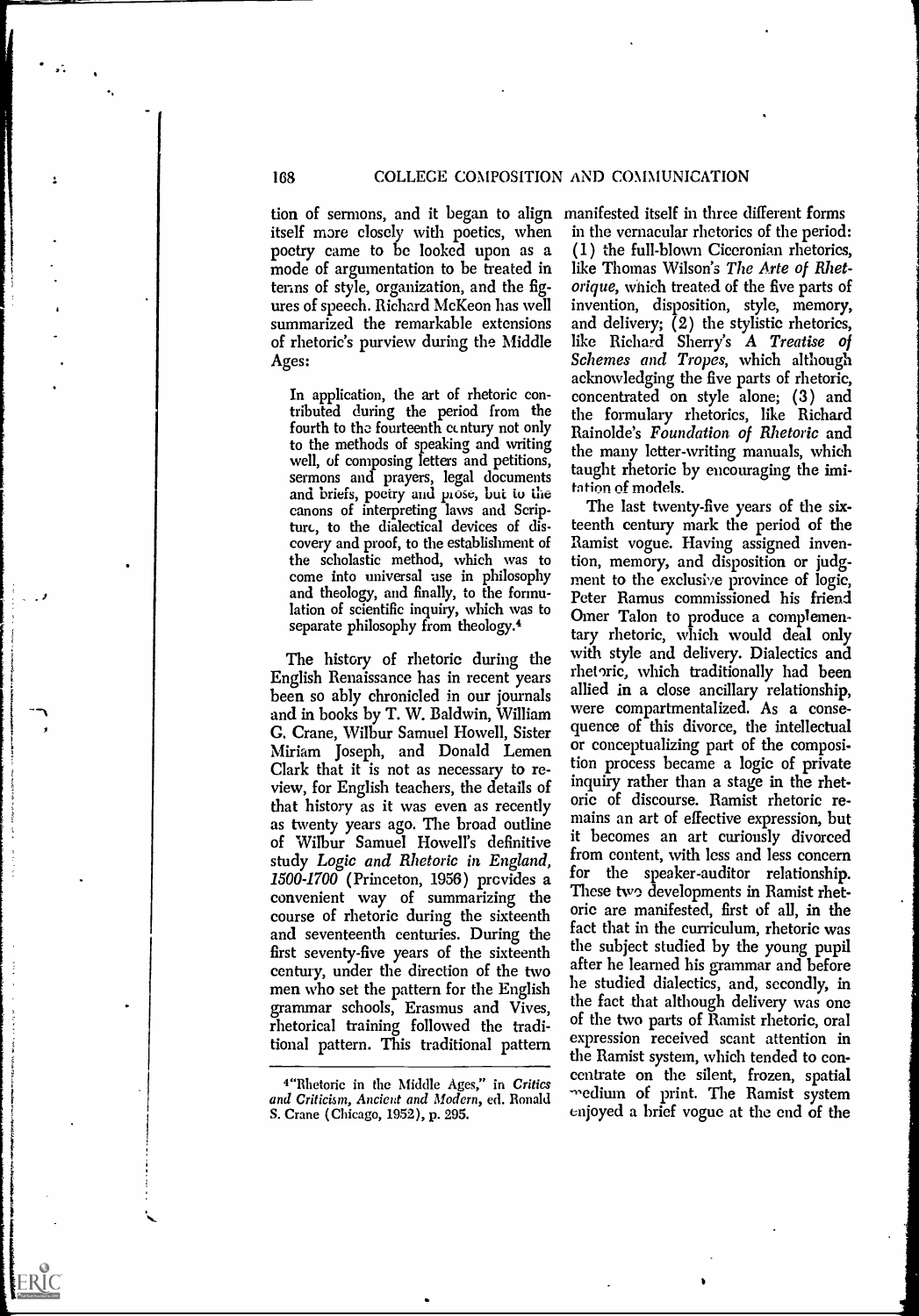sixteenth and the beginning of the seventeenth century probably because it fit the changing educational outlook of the times, but it seems safe to predict now that the Ramist system will not become the philosophical foundation for a modern rhetoric in our "electronic age" of visual and aural images in dialogue modes of discourse.

1: 3,

> $\ddot{\phantom{a}}$  $\mathbf{f}$

ERIC

 $\mathbf S$ 

 $\mathbf{A}$ 

The counter-reformers of the seventeenth century-Descartes, the Port<br>Royal logicians, and Francis Bacon, to name the most prominent of themhoped to achieve a compromise between the Aristotelian and Ramist positions, but they succeeded best in further establishing logic and rhetoric as instruments of inquiry rather than of communication, in emphasizing the superiority of external sources of proof over "artistic proofs," and in promoting the development of the plain style. By the final decade of the sevent century the number of new logic and rhetoric books had been reduced to a dribble.<br>Rhetoric exhibited one more spasm of

vitality in the last quarter of the eigh-<br>teenth century, in the elocutionary movement led by Thomas Sheridan and<br>John Walker and in the texts produced by that triumvirate of Scottish rhetoricians, Karnes, Campbell, and Blair. The effects of the elocutionary movement persisted through most of the nineteenth century, especially in the oratorical training and in the elocution contests that were such a marked feature of the American schools. The new vitality that versity of Göttingen, Child became enhad been injected into rhetoric, however, amored of German research in early had been injected into rhetoric, however, by the Scottish rhetoricians with their attempts to incorporate the findings of faculty psychology and esthetics into a new rhetoric, soon subsided. Most students of rhetoric point to the publication of Bishop Whately's Elements of Rhetoric in 1828 as marking the end of the  $\frac{1}{2}$  or this survey I am heavily indebted to long tradition of classical rhetoric.

A review of the first hundred years of

the Boylston Professorship of Rhetoric at Harvard reveals what happened to rhetorical training during the nineteenth century and the early years of the twentieth century.5 This, the most famous chair of rhetoric in America, was made possible by a grant from Nicholas Boylston, a wealthy Boston Merchant, in 1771 and was formally activated in 1806. The first two holders of the chair, John Quincy Adams (1806-1809) and Joseph McKean ( 1809-1818), adhered closely to the prescriptions of the original statutes that the training offered be solidly rooted in the classical tradition and that it be primarily concerned with eloquence in persuasive oratory. Edward T. Channing during his thirty-two-year tenure (1819-1851) broadened the purview of his office to include lectures on literary criticism and abandoned the exclusively classical orientation of his lectures on rhetoric. The influence of Blair, Whately, and Campbell is especially evident in his exploration of psychological processes, in his concern with terms like genius and taste, and in his alliance of rhetoric with belles lettres. Having little interest in students' declamations, he gradually shifted the emphasis from speaking to writing.

The changes in scope and emphasis introduced by Charming were confirmed and extended by Francis James Child, who occupied the Boylston chair for twenty-five years, from 1851 to 1876. While doing graduate work at the University of Göttingen, Child became en-English linguistics and literature, and this philological interest profoundly affected the cast of his lectures. He used his podium to expound on Chaucer and to introduce his students to Anglo-Saxon literature. When Charles William Eliot

Ronald F. Reid, "The Boylston Professorship of Rhetoric and Oratory, 1806-1904: A Case Study in Changing Concepts of Rhetoric and Pedagogy," (VS, XLV (October, 1959), 239-257.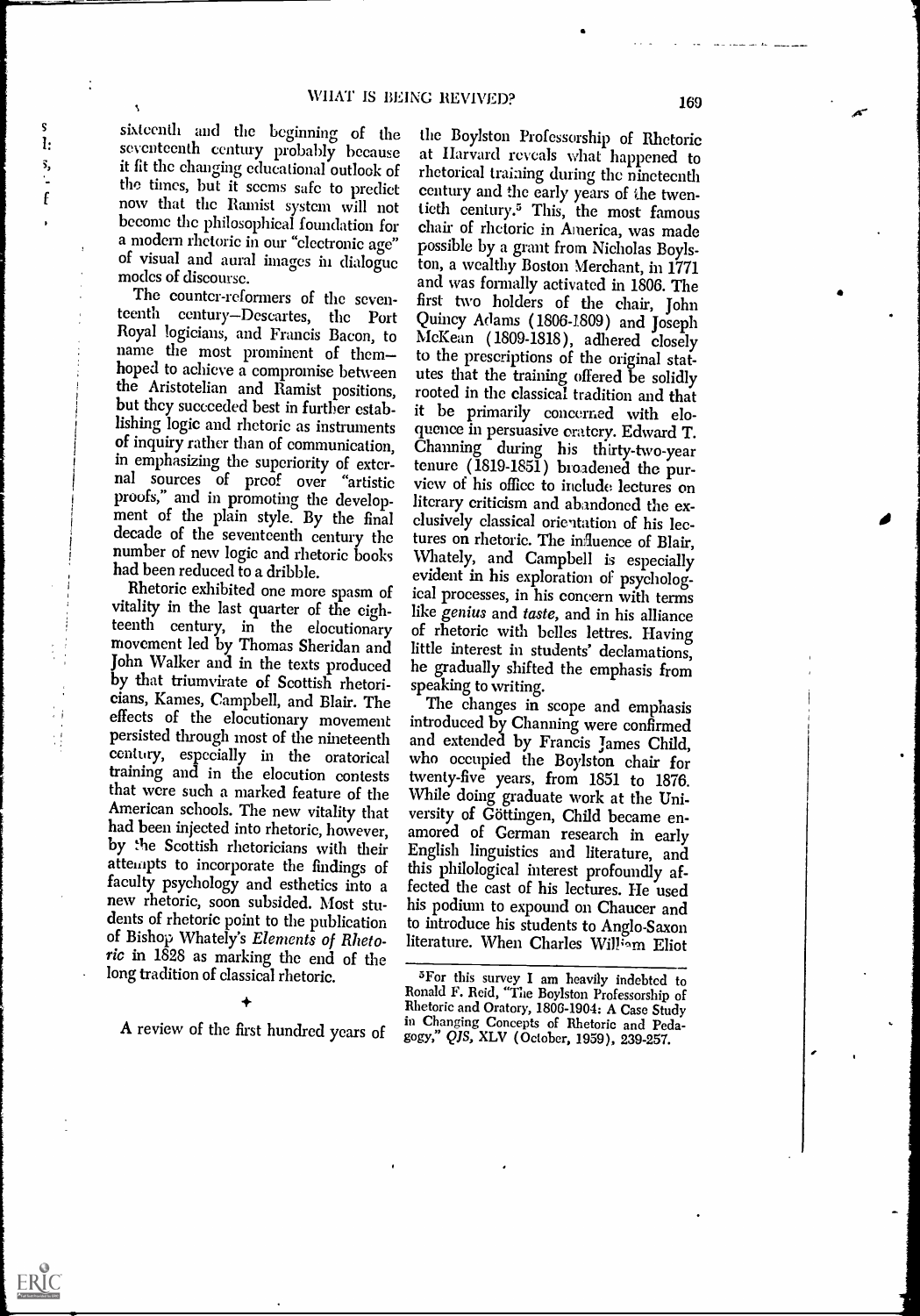introduced the elective system at Harvard about 1875, Child found further encouragement for his slighting of composition, written and spoken, and his concentration on philology and literary criticism. When Johns Hopkins, the first American university to be founded on the German model, tried to woo Child, the only way Harvard could keep him was to create for him the new office of Professor of English and to assign John Richard Dennett as his assistant to take over the rhetoric lectures. It was in the school-term of 1874-75 that Harvard established its first course in Freshman English, a course dealing with matters that previously had been taught only to sophomores, juniors, and seniors.

Adams Sherman Hill's twenty-eightyear tenure, from 1876 to 1904, rounds out the first century of the Boylston professorship. During his term, the Boylston professorship was incorporated into the English department and the term rhetoric fell out of fashion, being replaced by the term *composition*; rhetoric's association with oratory was once and for all severed, and composition now dealt exclusively with written discourse; and the abandonment of textbooks in the rhetoric course reflected the shift from the theoretical approach to writing to the methods of imitation and practice. It was Hill too who introduced the use of literature to teach freshman composition and resorted to the four forms of discourse-exposition, argumentation, description, and narration—as his way of approaching the process of composition. He paid a great deal of attention to style, but he made such a fetish of grammatical correctness that he soon reduced rhetoric to a set of "do and don't" prescriptions.

Part of the nineteenth-century development in the teaching of rhetoric, though not associated primarily with the Boylston Professorship, was the doctrine of the paragraph, stemming from Alexander Bain's English Composition and

 $ERIC$ 

Rhetoric in 1866 and fostered by such men as Fred Scott, Joseph Denney, John Cenung, George Carpenter, Charles Sears Baldwin, and Barrett Wendell.<sup>6</sup> Barrett Wendell's successful rhetoric books helped to establish the pattern of instruction that moved from the word to the sentence to the paragraph to the whole composition. Henry Seidel Canby reversed that sequence, moving from the paragraph to the sentence to the word. It is to these men that we owe the system of rhetoric that most of us were exposed to in our own schooling-the topic sentence, the various methods of developing the paragraph, and the holy unity, coherence, and emphasis.

But even this kind of rhetorical approach to writing disappeared from our classrooms and our textbooks sometime in the 1930's. With the clamor from parents, business men, journalists, and administrators for correct grammar, correct usage, and correct spelling, rhetoric books began to be replaced with handbooks. By 1936 the study of rhetoric had sunk to such an estate in our schools that I. A. Richards could say of it that it was "the dreariest and least profitable part of the waste that the unfortunate travel through in Freshman English," and W. M. Parrish, reviewing the situation in 1947, could say, in an article addressed to teachers of speech, "English teachers . . . have almost abandoned the very name of rhetoric, and the classical tradition is now completely in our hands."7

A survey of the history of rhetoric does indeed reveal that this discipline, which was once very much alive and which engaged the attention and talents of some of the best minds, has for a

<sup>&</sup>lt;sup>6</sup>See Paul C. Rodgers, Jr., "Alexander Bain and the Rise of the Organic Paragraph," QJS, LI (December, 1965), 399-408.

<sup>7</sup>I. A. Richards, The Philosophy of Rhetoric (New York, 1936), p. 3; W. M. Parrish, "The Tradition of Rhetoric," QJS, XXXIII (December, 1947), 467.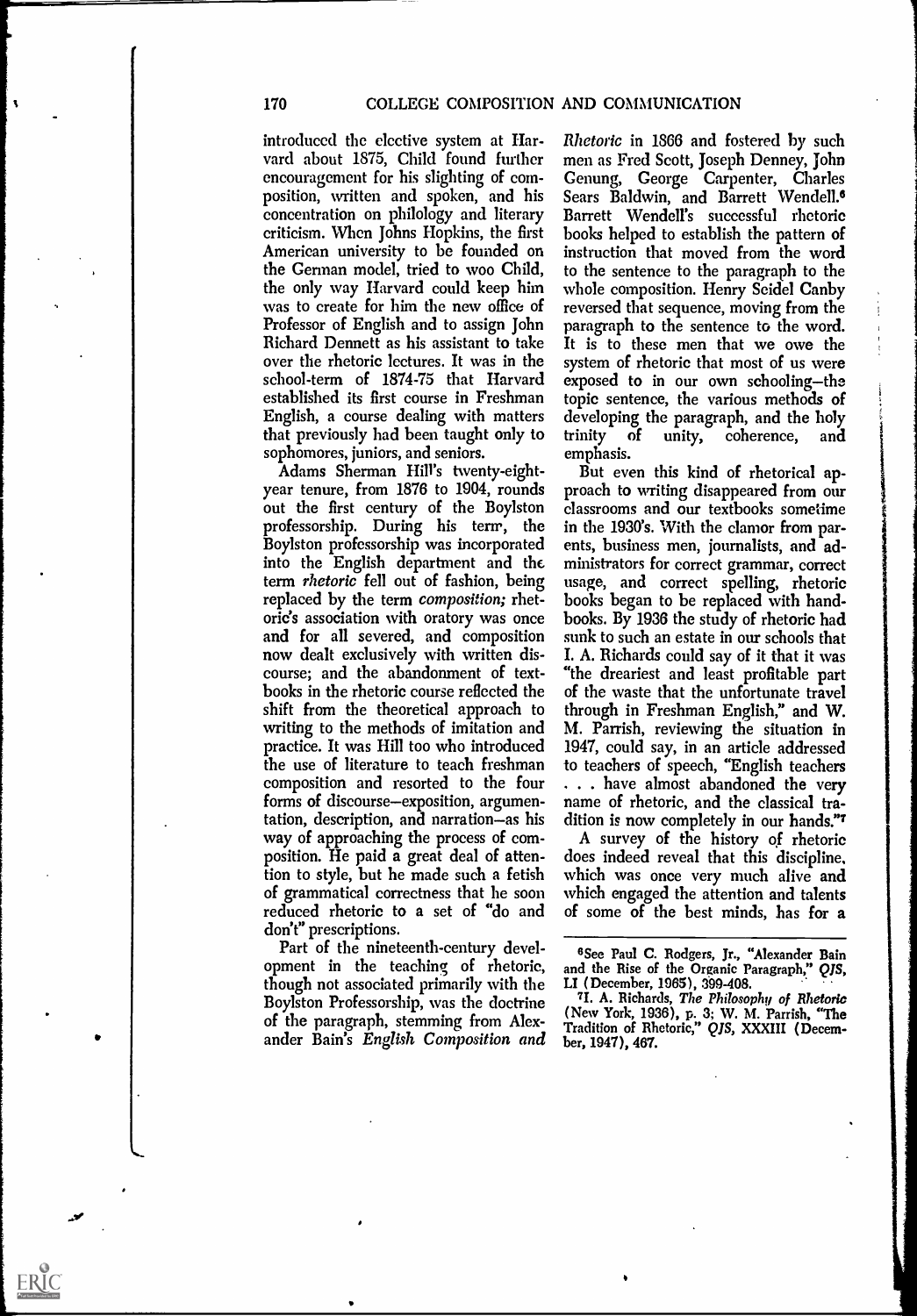number of years been moribund, if not door-nail dead. Whether it deserves to be revived depends largely on whether we see any intrinsic and practical value<br>in the discipline and whether we see any possibility of a new rhetoric being developed, either on the ruins of the old system or on a completely new foundation.

Some people see the roots of a new rhetoric in I. A. Richards's work in semantics and in the works stemming from that study. Dissatisfied with the Aristotelianism of Richard Whately's Elements of Rhetoric, with its concentration on persuasive discourse and its forsaking of a philosophy of rhetoric for a mere set of prudential rules, Richards<br>found a more congenial starting point for his own rhetorical theory in George Campbell's A Philosophy of Rhetoric. Richards felt that rhetoric should be "a study of misunderstanding and its complex-relationships that exist between remedies," an inquiry into "how words a piece of writing and its content, a piece remedies," an inquiry into "how words work."8 Others are not so hopeful that Richards has provided the groundwork writing and its audience, and a piece for a viable new rhetoric, because of his of writing and what he calls "world for a viable new rhetoric, because of his concentration on the smaller units of a discourse- the word and the sentence to the neglect of the strategies of the larger units. They see his rhetoric as being more valuable for teaching stu- form is stylistics. We are all coming to dents how to read a discourse than how to write one. In fact, judging from the particular animus of a work like his The Philosophy of Rhetoric, they view Richards as being essentially antirhetorical.

Many students of rhetoric detect a more promising basis for a new rhetoric in the work of Kenneth Burke. Burke is <br>remarkably classical in his orientation.<sup>9</sup> <sup>10</sup>Virginia Holland. Counterpoint: Kenneth remarkably classical in his orientation,8 but he has succeeded in enriching his rhetorical perspective by what he has gained from his studies in anthropology,

sociology, history, psychology, and literature. Burke is one of the seminal thinkers of our time, but unfortunately, like a good many other seminal thinkers, he is not a very lucid expositor of his theory. Those of us who are not as good readers as we might be have been able to get a clearer idea of what Burke is saying through the admirable glosses of Virginia Holland and Marie Hochmuth Nichols.<sup>10</sup>

As more and more teachers and scholars turn their attention seriously to rhetor:c, they are discovering other sources which could contribute to the development of a new rhetoric. Dudley Bailey, among others, sees some promise in the essay on method that Coleridge first wrote as a preface to the Encyclopaedia Metropolitana and later included in The Friend in 1818.11 Richard Ohmann rests his hopes in further explorations of the complex relationships that exist between of writing and its author, a piece of views."12

Perhaps the part of rhetoric that is farthest advanced at the moment and is rapidly approaching some teachable be acquainted now with Louis Milic's quantitative approach to the study of style, with Francis Christensen's exploration of the multi-level sentence, and with Richard Ohmann's use of generative grammar as a method of stylistic study. For the units larger than the sentence, we are finding some exciting possibilities

<sup>12</sup>Richard Ohmann, "In Lieu of a New<br>Rhetoric," CE, XXVI (October, 1964), 17-22.

Ar

<sup>8</sup>Richards, p. 3.

<sup>°</sup>See Joseph Schwartz, "Kenneth Burke, Aristotle, and the Future of Rhetoric," CCC XVII 12Ri (December, 1966), 210-16.

Burke and Aristotle's Theories of Rhetoric (New York, 1959); Marie Hochmuth Nichols, "Kenneth Burke: Rhetorical and Critical Theory," Rhetoric and Criticism (Baton Rouge, La., 1963), pp. 79-92. <sup>10</sup>Virginia Holland, *Counterpoint: Kenneth*<br> *Burke and Aristotle's Theories of Rhetoric*<br>
(New York, 1953); Marie Hochmuth Nichols,<br>
"Kenneth Burke: Rhetorical and Critical<br>
Theory," *Rhetoric and Criticism* (Baton Rou

<sup>1</sup>lDudley Bailey, "A Plea for a Modern Set of Topoi," CE, XXVI (November, 1964), 111- 117.